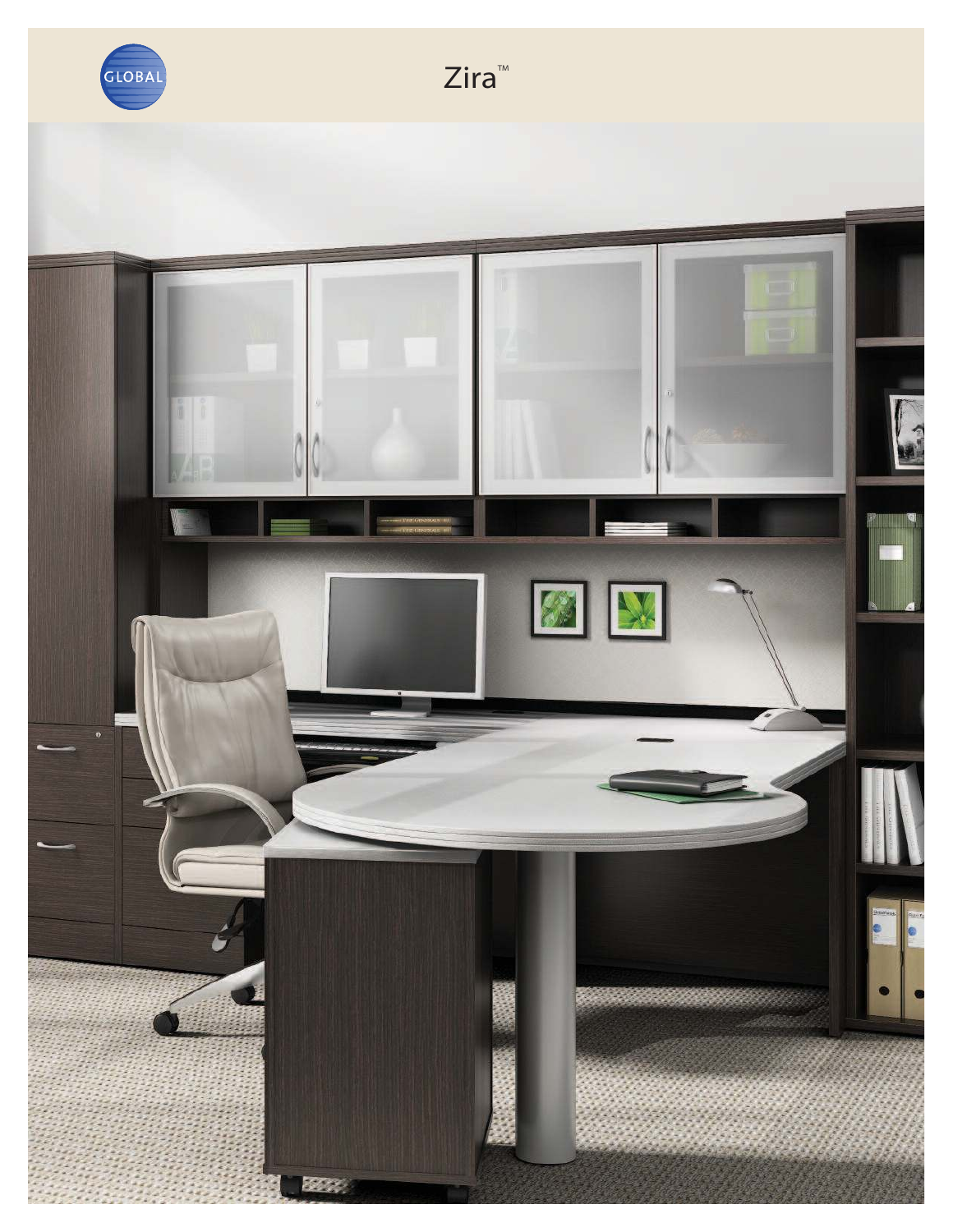$Zira^{\mathbb{M}}$ , a contemporary desking solution with extensive options to personalize your workspace.

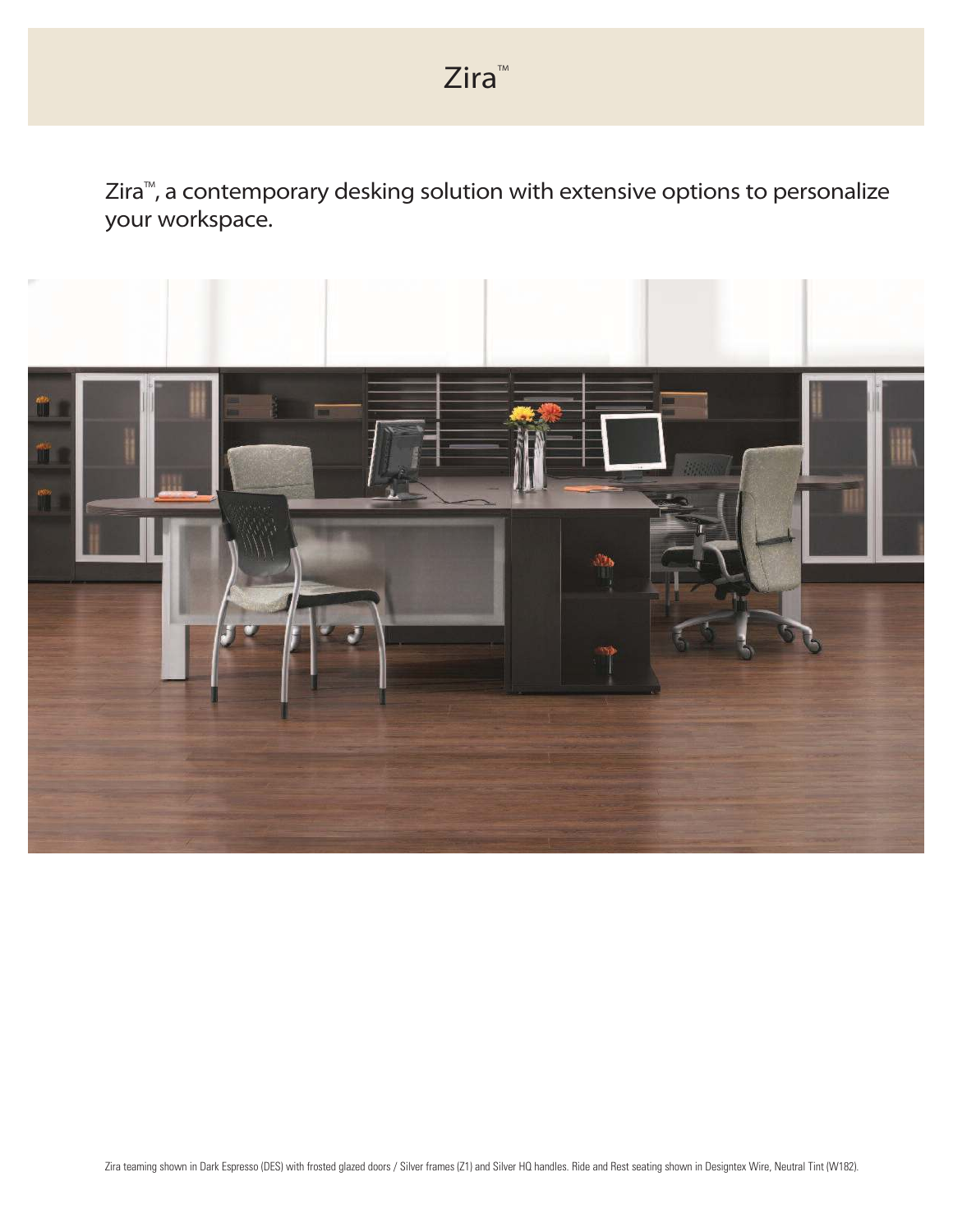



For the managerial application or executive offices, create a work environment that meets your worksurface needs and storage requirements. Select from hundreds of laminate finish combinations, storage components that can tower to 84" high, 9 handle options, 5 different choices for edge details, 4 glazing options on doors and modesty panels and 1" and 1 ½" thick top options.

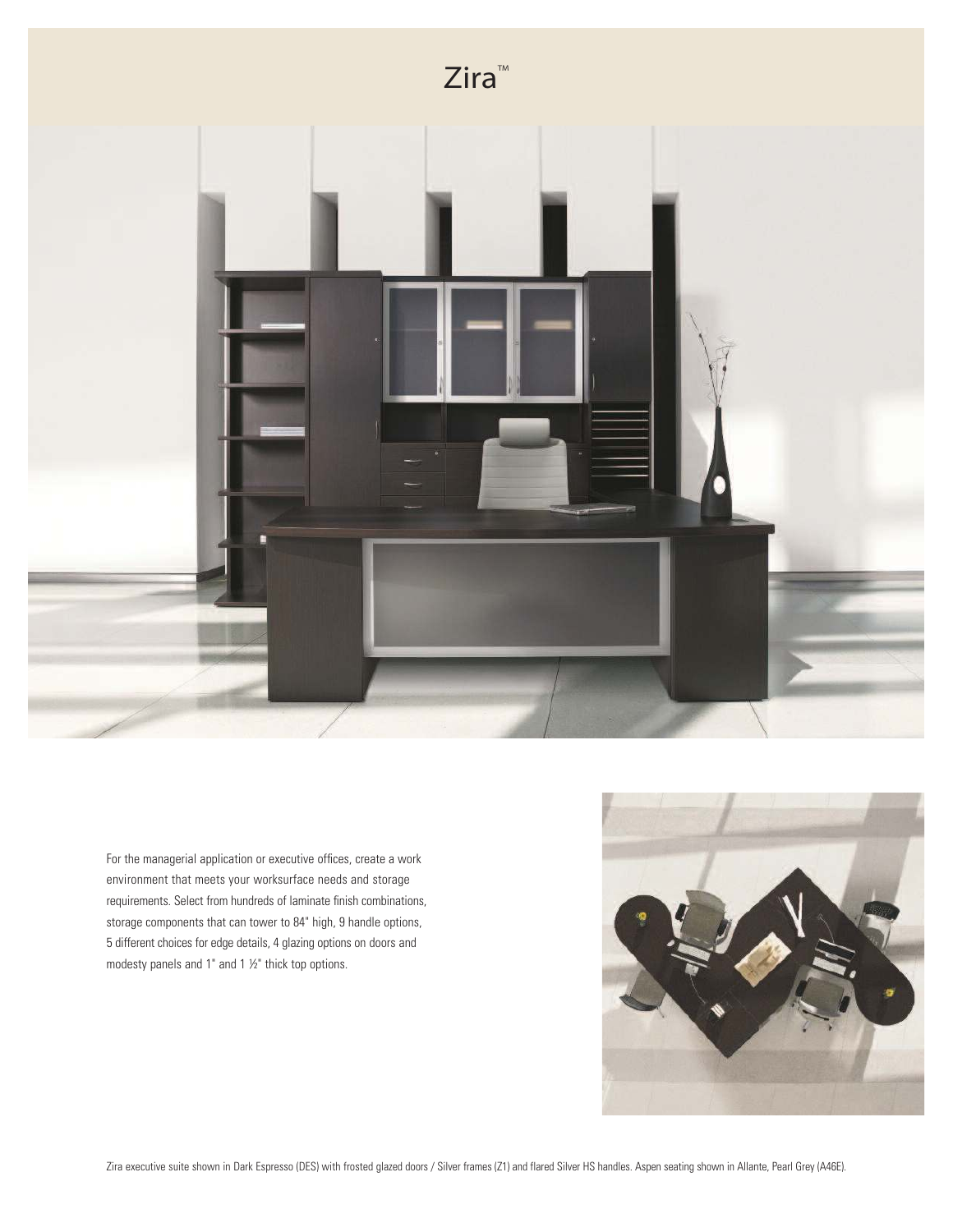$\mathsf{Zira}^{\mathsf{m}}$  is the most functional solution to your work environment efficiency and organization.

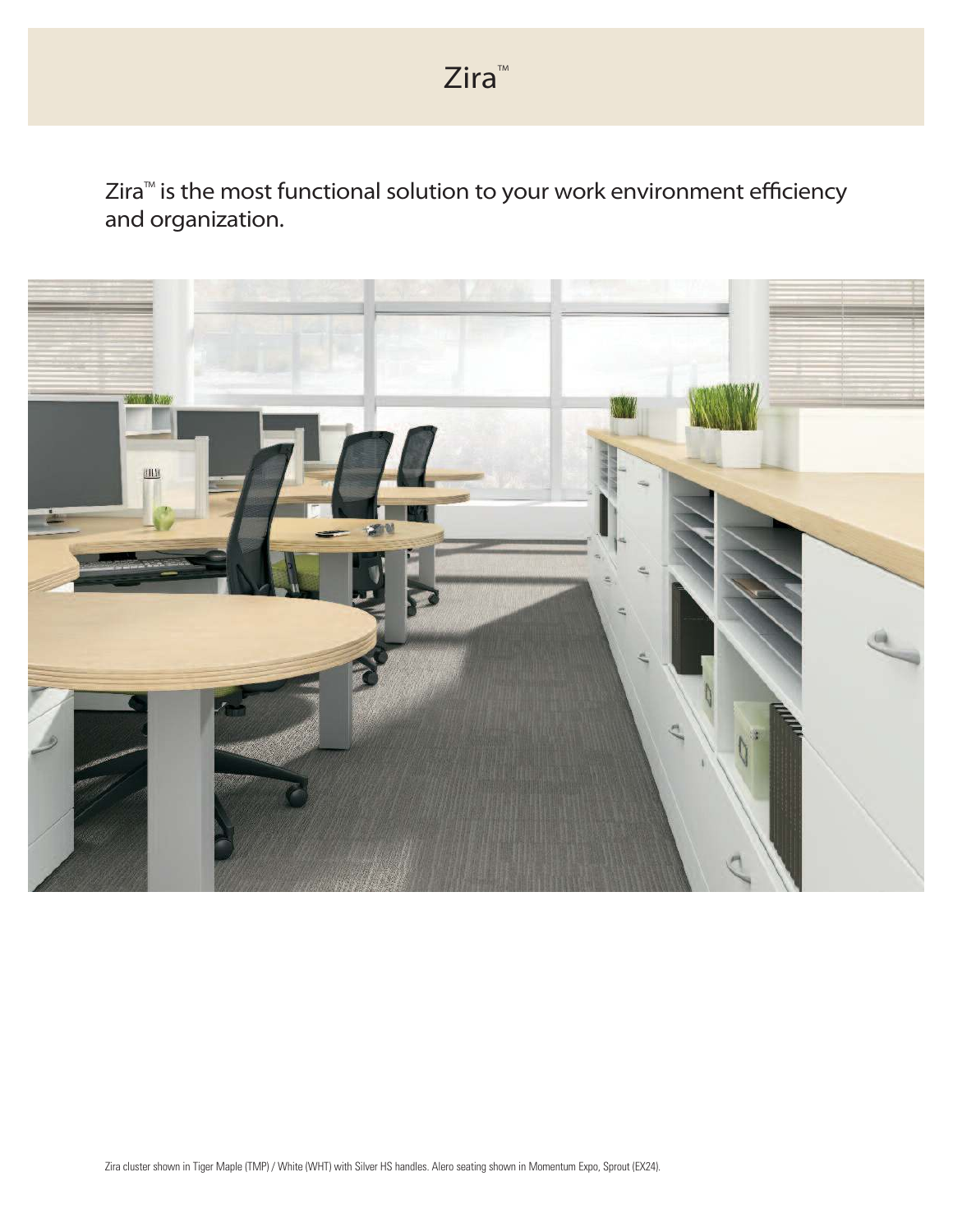## $Z$ ira<sup>M</sup>



Whether a workspace is required for individual use, teaming or clusters, Zira offers hundreds of mix and match components to







Top left: 4" square monopost are available in Silver or Black finish. Optional 4" and 5" round are available at no extra charge. Top right: Box drawers are mounted on 34 extension ball bearing slides. Bottom left: Divide™, a modular desk-mounted panel system shown with glazed panels which vertically stack to provide privacy. Bottom right: Hutch with glazed doors are available in 4 glazing options with Silver or Black frames. 9 handle options in Silver, Black, Nickel or Brass finishes.

Zira teaming shown in Tiger Maple (TMP) / Tiger Fruitwood (TFW) with frosted glazed doors / Silver frames (Z1) and flared Silver HS handles. Alero and Caprice seating shown in Match, Green (MT27). \*Note: Divide posts and transactions top not exactly as shown.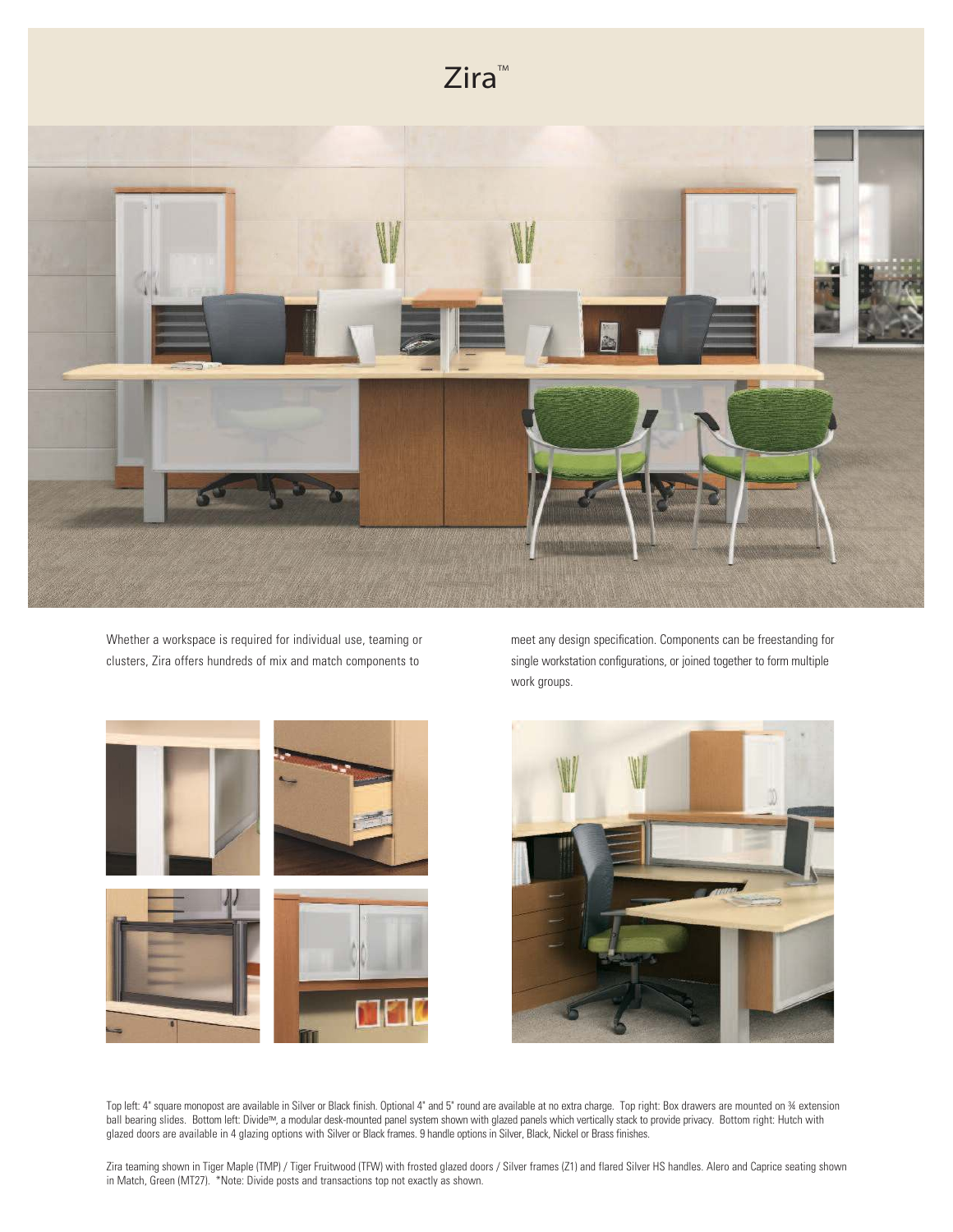$Zira^m$ 

 $Z$ ira<sup>m</sup>, ideal for shared teaming areas.



Components can be joined together to form multiple work groups or can be freestanding for single workstation configurations. With such an array of components and options, Zira can accommodate small spaces through tall spaces, and of course, everything in between.

Storage can be added where needed, whether attached to the workstation or designed elsewhere in the work environments. Select from hundreds of components for any size or shape office. Storage components can tower up to 84" high and are available in an array of laminate finishes and handle options in Silver, Black, Nickel or Brass finish.



Zira teaming show in White (WHT) / Avant Honey (AWH). Graphic seating shown in Imprint Paprika (IM81).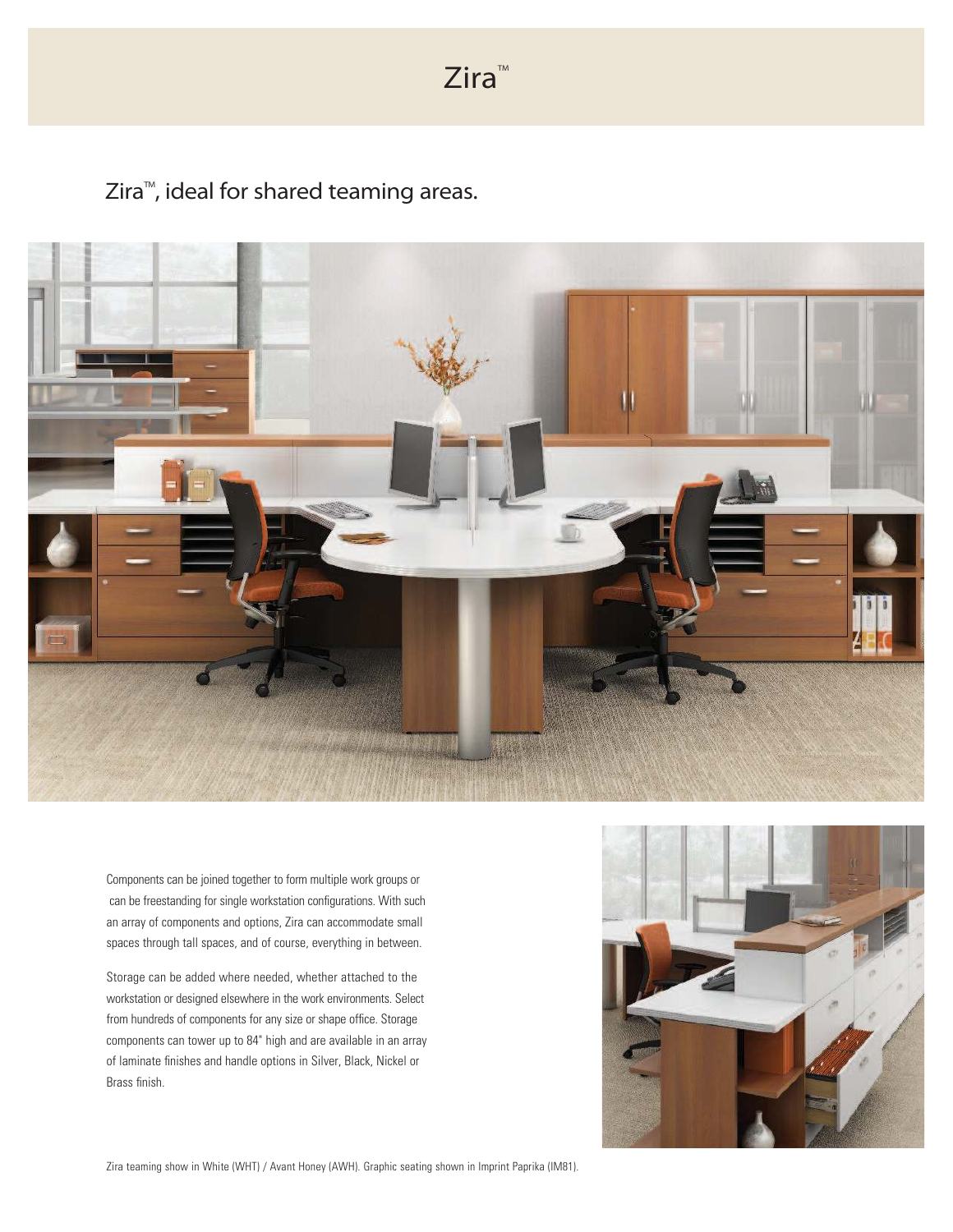A beautiful productive office can also be a highly organized office.



Zira is designed with solid 1" and 1 ½" laminate tops. Select options such as edge details, pigeon hole storage, closed door hutches, open display shelves, collators and fabric tackboards to personalize your workspace and fulfill all your storage and organizational requirements.



Zira executive suite shown in Tiger Maple (TMP) / Storm Grey (SOG) with CF edging, frosted glazed doors / Silver frames (Z1) and square edge Silver HV handles. Global Accord seating shown in Softhide, White Sand (SO45).